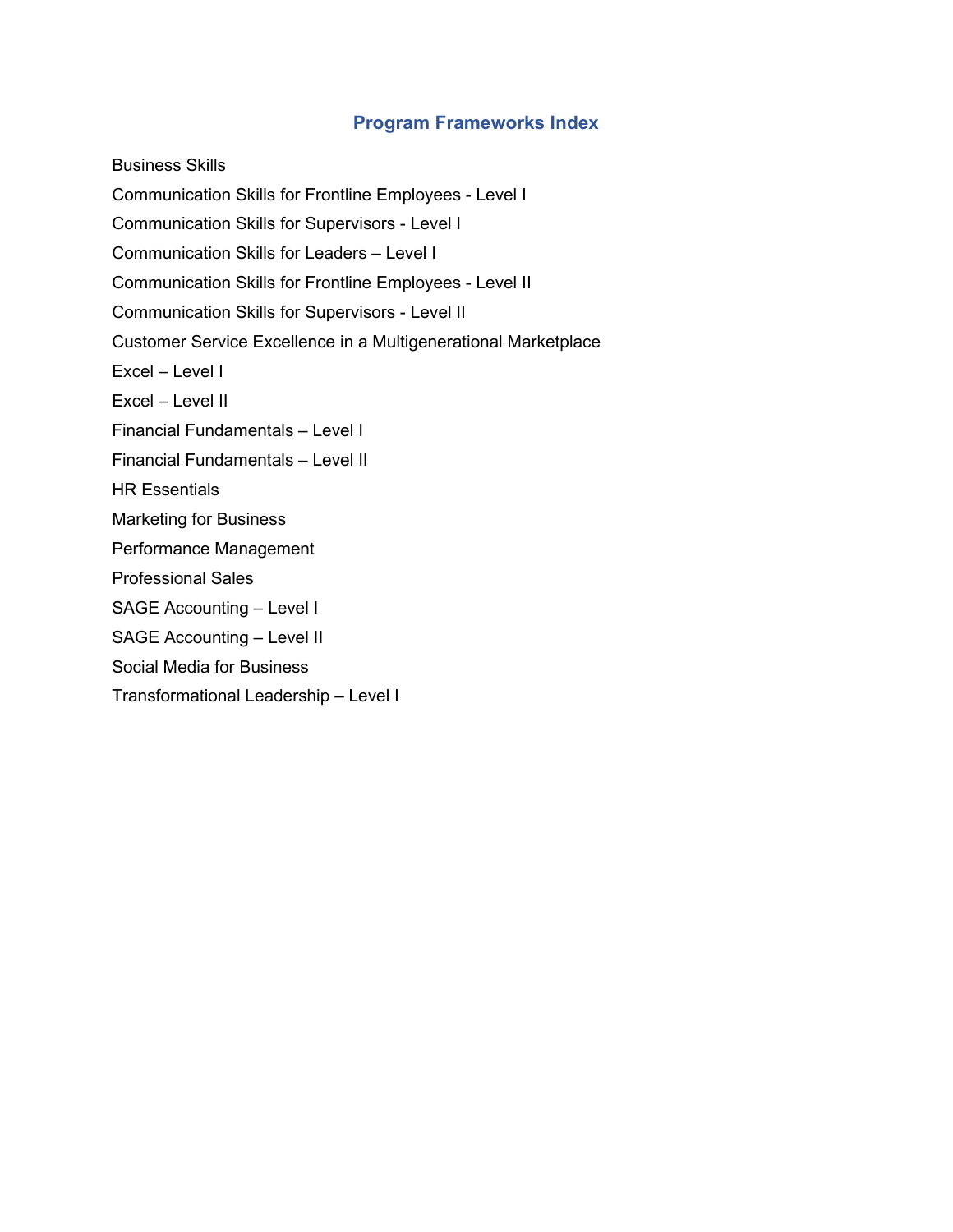|                               | <b>Business Skills</b> |
|-------------------------------|------------------------|
| <b>Program Name</b>           |                        |
|                               |                        |
|                               |                        |
|                               |                        |
| Level                         | N/A                    |
|                               |                        |
| <b>Pre-Requisite(s)</b>       | N/A                    |
|                               |                        |
| <b>Total Hours</b>            | 40                     |
|                               |                        |
|                               | Minimum 32 hours       |
| <b>Standard Topics</b>        |                        |
|                               |                        |
| <b>Interchangeable Topics</b> | Maximum 8 hours        |
|                               |                        |

- Defining your strategic position
- Completing a SWOT analysis
- Identifying your guiding principles
- Defining your positioning statement
- Cultivating a safety culture throughout your business
- Defining key elements of a marketing strategy
- Assessing the competitive landscape
- Defining your product/service offerings
- Developing and strengthening distribution channels
- Identifying components of a promotional strategy
- Understanding fundamental pricing terminology
- Identifying profitable pricing strategies
- Assessing priorities for business growth
- Developing a two-year action plan for business growth

Standard Topics (minimum 32 hours): (all of this content must be delivered as a part of this program)

- $\checkmark$  Strategic positioning
- $\checkmark$  Finding your fit
- $\checkmark$  Marketing fundamentals
- $\checkmark$  Pricing for profit
- $\checkmark$  Developing a two-year action plan

- $\checkmark$  Project planning cycle
- $\checkmark$  Team building
- $\checkmark$  Successful bidding and tendering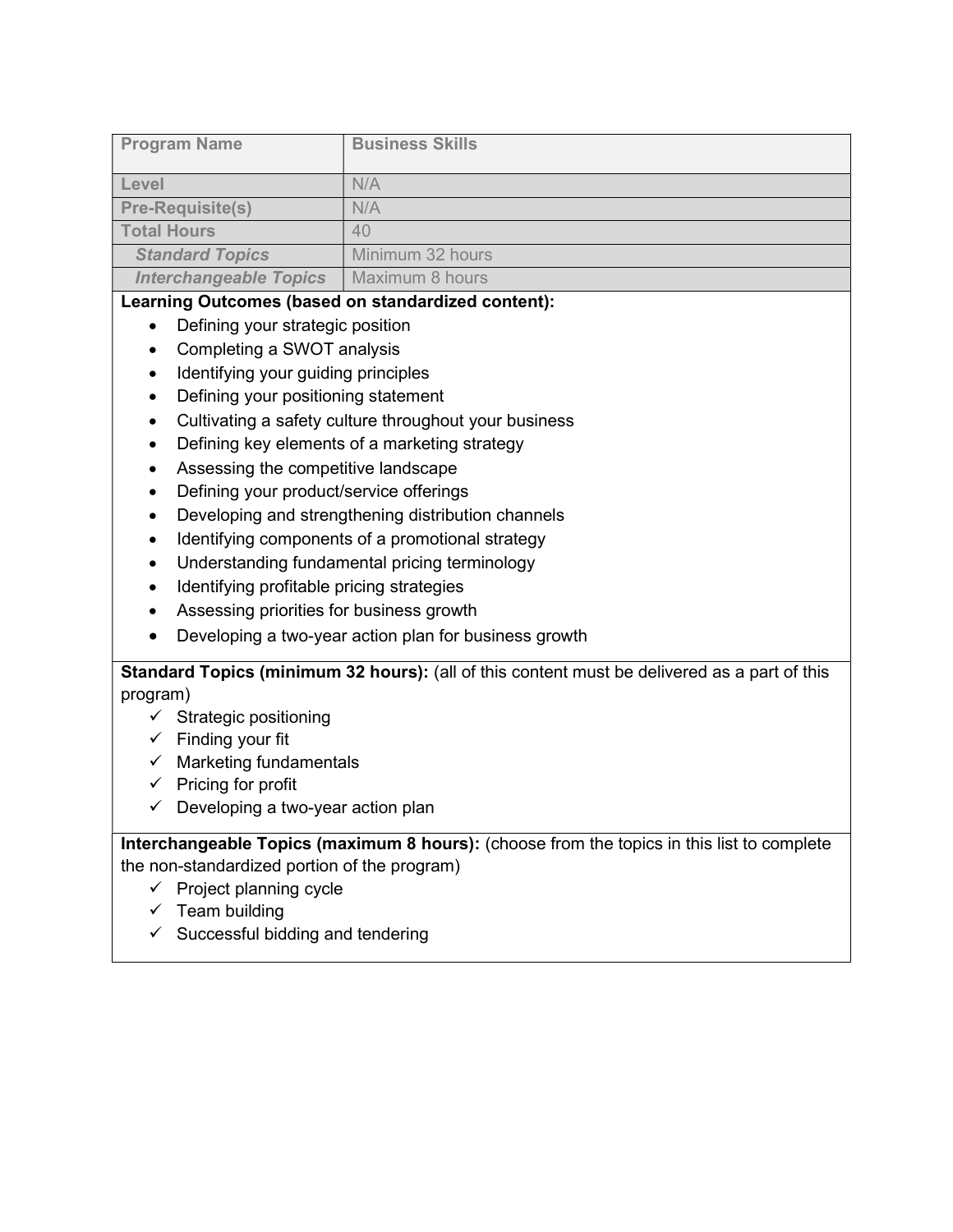| <b>Program Name</b>           | <b>Communication Skills for Frontline Employees</b> |
|-------------------------------|-----------------------------------------------------|
| Level                         | (one)                                               |
| <b>Pre-Requisite(s)</b>       | N/A                                                 |
| <b>Total Hours</b>            | 40                                                  |
| <b>Standard Topics</b>        | Minimum 32 hours                                    |
| <b>Interchangeable Topics</b> | Maximum 8 hours                                     |

- **Effectively interpreting basic body language cues**
- **Effectively interpreting para-verbal communication**
- Enhancing active listening skills
- Identifying and applying the four main communication styles
- $\bullet$  Identifying the impact of intention
- Identifying and navigating triangulation in the workplace
- Applying best practices in workplace communication
- Improving communication when working with individuals of different generations
- Preparing for and participating in difficult conversations

Standard Topics (minimum 32 hours): (all of this content must be delivered as a part of this program)

- $\checkmark$  Verbal vs non-verbal communication
- $\checkmark$  Active listening
- $\checkmark$  Communication styles
- $\checkmark$  Power of intention
- $\checkmark$  Triangulation
- $\checkmark$  Best Practices in workplace communication
- $\checkmark$  Navigating a multi-generational workplace
- $\checkmark$  Difficult conversations

- $\checkmark$  Goal setting
- $\checkmark$  Team building
- $\checkmark$  Time management
- $\checkmark$  Leading meetings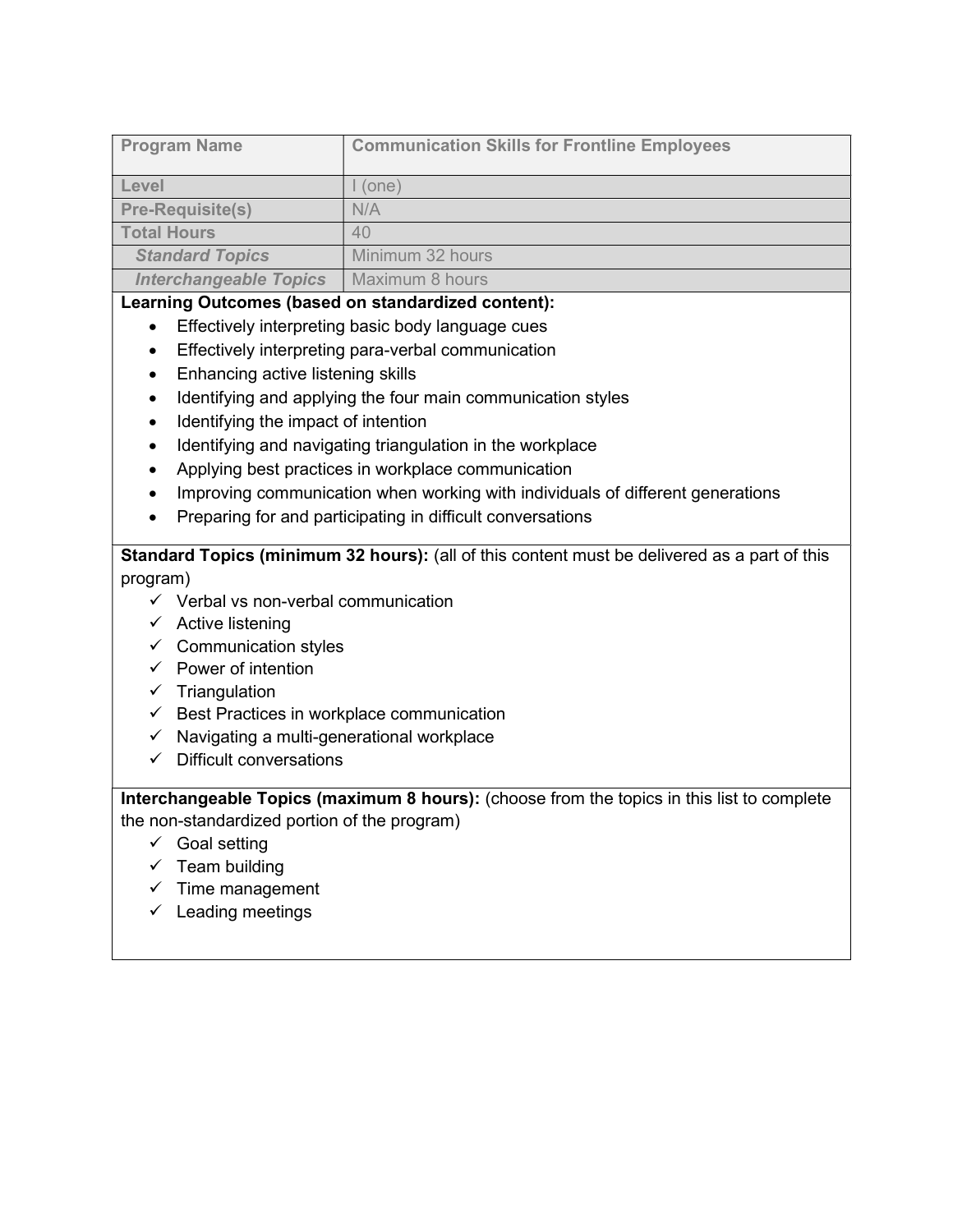| <b>Program Name</b>           | <b>Communication Skills for Supervisors</b> |
|-------------------------------|---------------------------------------------|
| Level                         | (one)                                       |
| <b>Pre-Requisite(s)</b>       | N/A                                         |
| <b>Total Hours</b>            | 40                                          |
| <b>Standard Topics</b>        | Minimum 32 hours                            |
| <b>Interchangeable Topics</b> | Maximum 8 hours                             |

- **Effectively interpreting basic body language cues**
- Effectively interpreting para-verbal communication
- Enhancing active listening skills
- Identifying and applying the four main communication styles
- Identifying the impact of intention
- Identifying and navigating triangulation in the workplace
- Applying best practices in workplace communication
- Improving communication when working with individuals of different generations
- Preparing for and participating in difficult conversations

Standard Topics (minimum 32 hours): (all of this content must be delivered as a part of this program)

- $\checkmark$  Verbal vs non-verbal communication
- $\checkmark$  Active listening
- $\checkmark$  Communication styles
- $\checkmark$  Power of intention
- $\checkmark$  Triangulation
- $\checkmark$  Best Practices in workplace communication
- $\checkmark$  Navigating a multi-generational workplace
- $\checkmark$  Difficult conversations

- $\checkmark$  Goal setting
- $\checkmark$  Team building
- $\checkmark$  Time management
- $\checkmark$  Leading meetings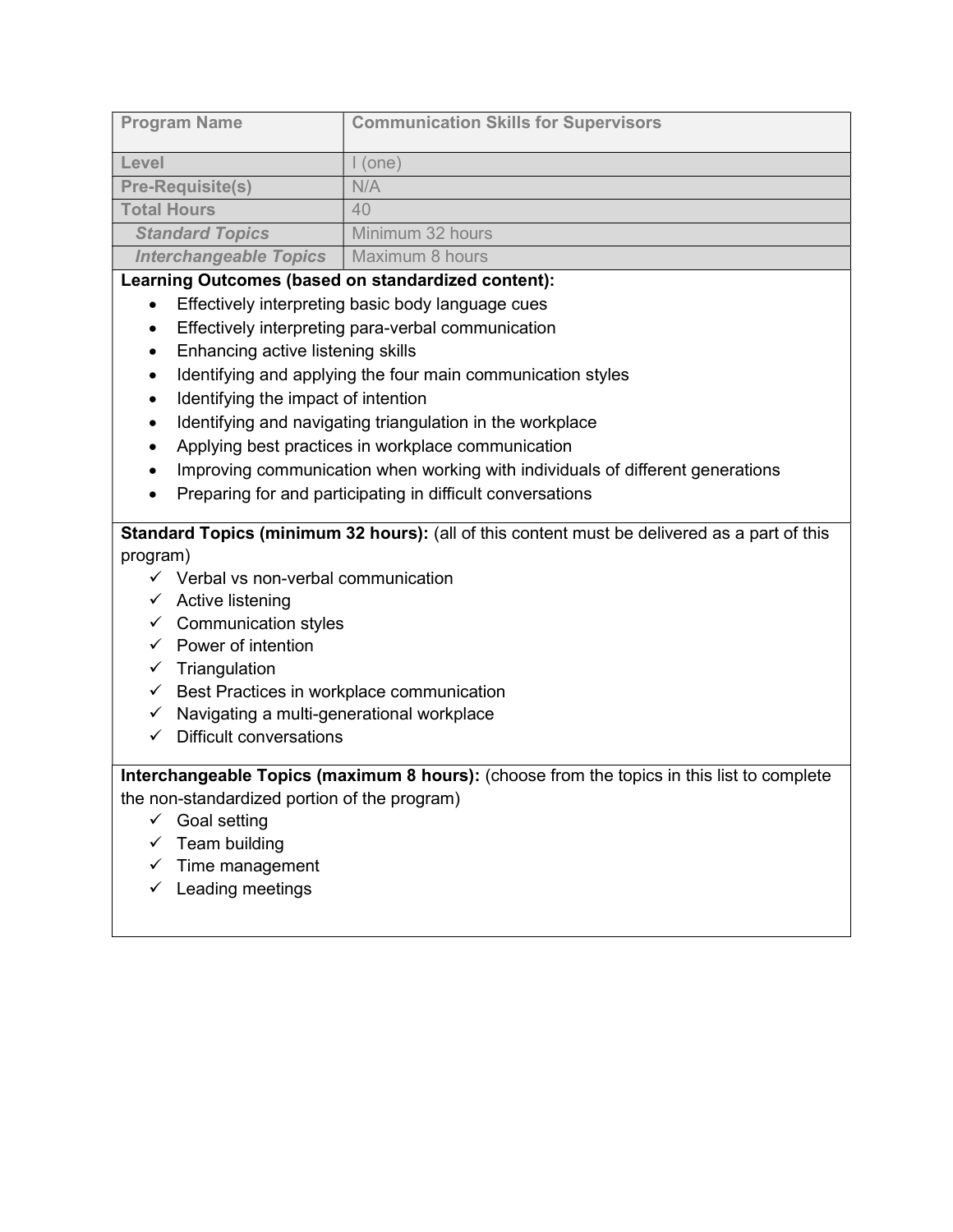| <b>Program Name</b>           | <b>Communication Skills for Leaders</b> |
|-------------------------------|-----------------------------------------|
| Level                         | (one)                                   |
| <b>Pre-Requisite(s)</b>       | N/A                                     |
| <b>Total Hours</b>            | 40                                      |
| <b>Standard Topics</b>        | Minimum 32 hours                        |
| <b>Interchangeable Topics</b> | Maximum 8 hours                         |

- **Effectively interpreting basic body language cues**
- Effectively interpreting para-verbal communication
- Enhancing active listening skills
- Identifying and applying the four main communication styles
- Identifying the impact of intention
- Identifying and navigating triangulation in the workplace
- Applying best practices in workplace communication
- Improving communication when working with individuals of different generations
- Preparing for and participating in difficult conversations

# Standard Topics (minimum 32 hours): (all of this content must be delivered as a part of this program)

- $\checkmark$  Verbal vs non-verbal communication
- $\checkmark$  Active listening
- $\checkmark$  Communication styles
- $\checkmark$  Power of intention
- $\checkmark$  Triangulation
- $\checkmark$  Best Practices in workplace communication
- $\checkmark$  Navigating a multi-generational workplace
- $\checkmark$  Difficult conversations

- $\checkmark$  Goal setting
- $\checkmark$  Team building
- $\checkmark$  Time management
- $\checkmark$  Leading meetings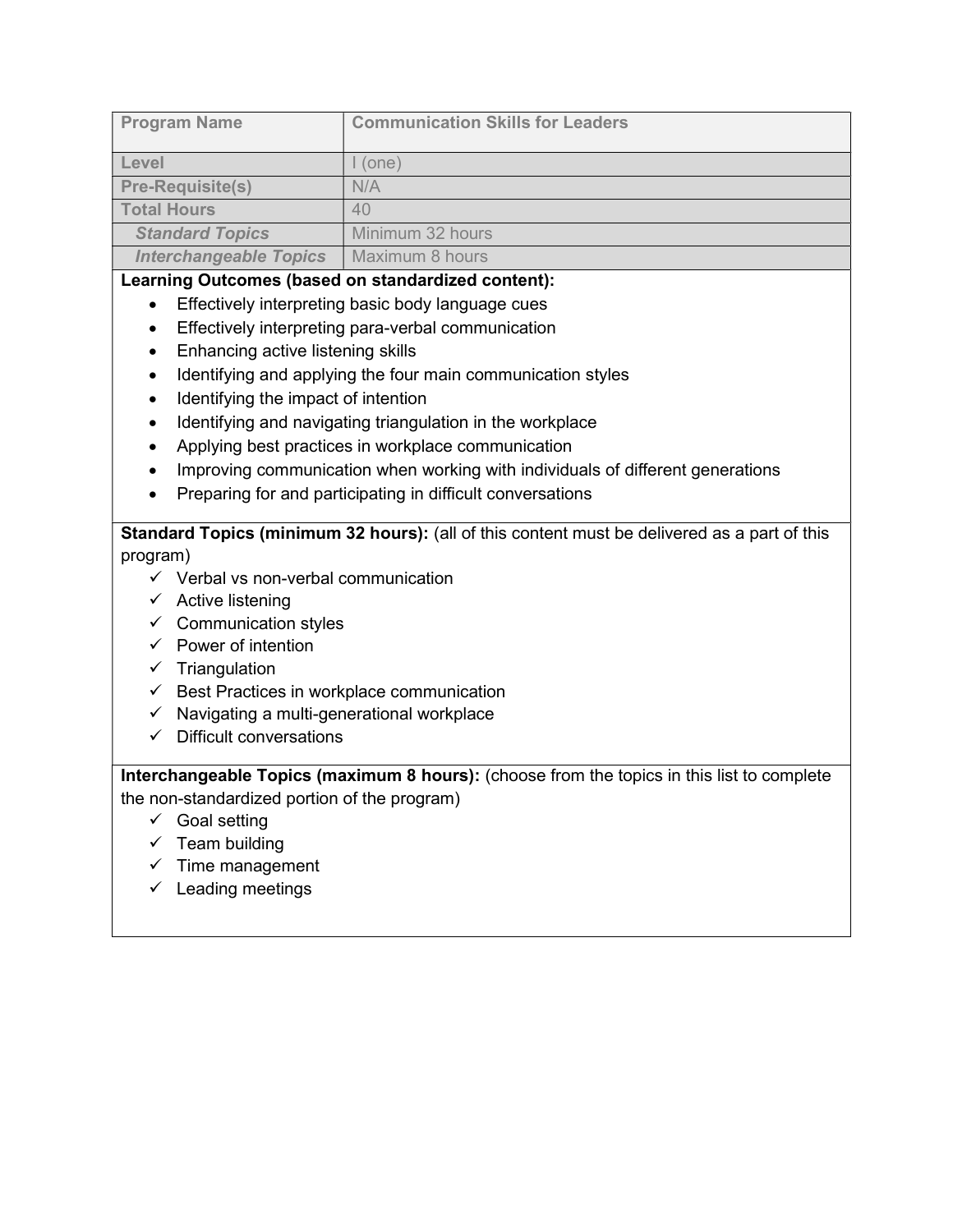| <b>Program Name</b>           | <b>Communication Skills for Frontline Employees</b>            |
|-------------------------------|----------------------------------------------------------------|
| Level                         | $\parallel$ (two)                                              |
| <b>Pre-Requisite(s)</b>       | <b>Communications Skills for Frontline Employees - Level I</b> |
| <b>Total Hours</b>            | 40                                                             |
| <b>Standard Topics</b>        | Minimum 32 hours                                               |
| <b>Interchangeable Topics</b> | Maximum 8 hours                                                |

- Applying the principles of crucial conversations to enhance workplace relationships
- Knowing when and how to provide the three main forms of feedback
- Applying the principles of conflict resolution
- Applying the elements of trust in building stronger workplace relationships
- Identifying the four learning styles and applying them in all aspects of workplace communications

Standard Topics (minimum 32 hours): (all of this content must be delivered as a part of this program)

- $\checkmark$  Crucial conversations
- $\checkmark$  Giving and receiving feedback
- $\checkmark$  Conflict resolution
- $\checkmark$  Building trust
- $\checkmark$  Learning styles

- $\checkmark$  Goal setting
- $\checkmark$  Team building
- $\checkmark$  Negotiating for success
- $\checkmark$  Problem solving
- $\checkmark$  Cultivating a respectful workplace
- $\checkmark$  Time management
- $\checkmark$  Leading meetings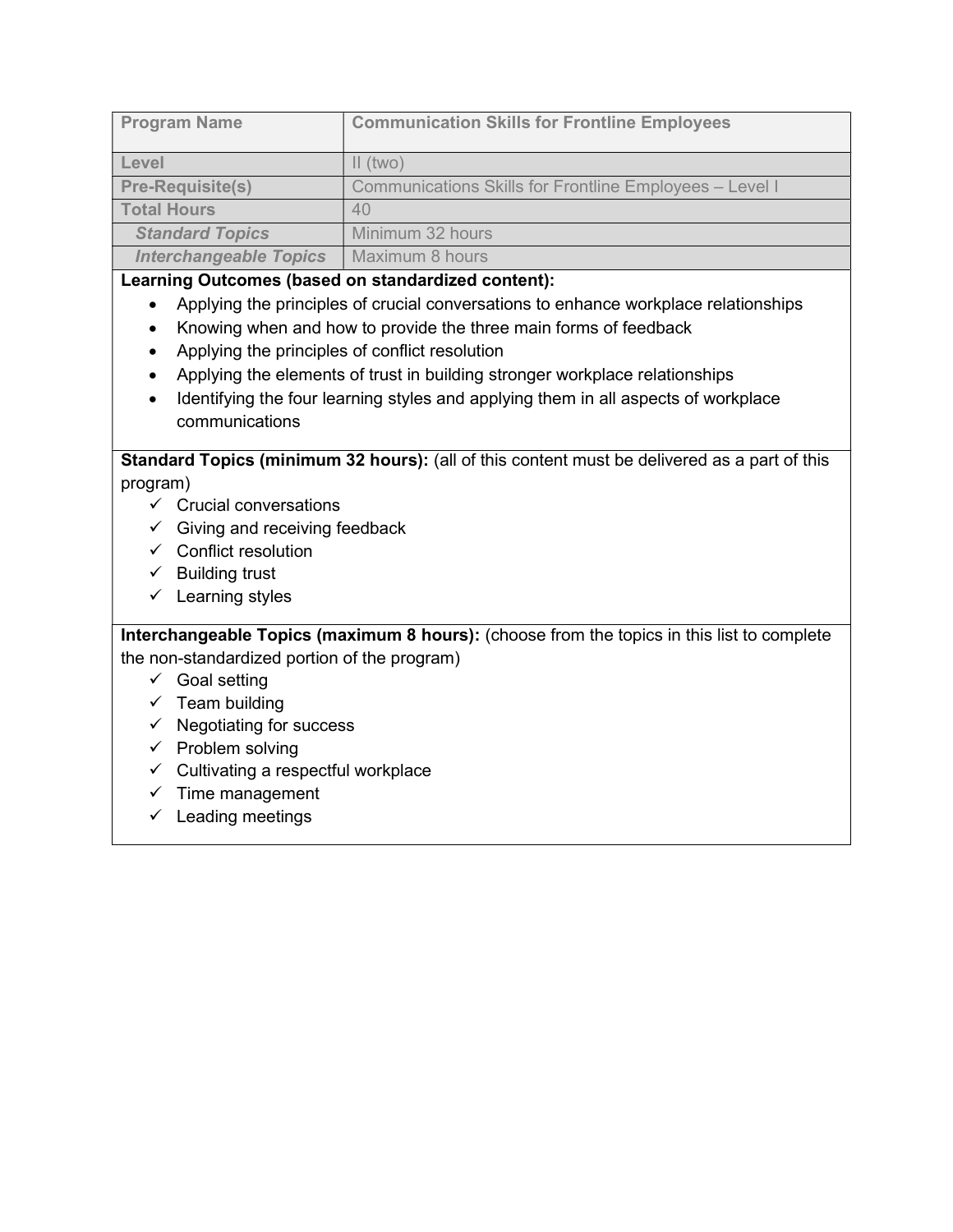| <b>Program Name</b>           | <b>Communication Skills for Supervisors</b>            |
|-------------------------------|--------------------------------------------------------|
| Level                         | $\parallel$ (two)                                      |
| <b>Pre-Requisite(s)</b>       | <b>Communications Skills for Supervisors - Level I</b> |
| <b>Total Hours</b>            | 40                                                     |
| <b>Standard Topics</b>        | Minimum 32 hours                                       |
| <b>Interchangeable Topics</b> | Maximum 8 hours                                        |

- Applying the principles of crucial conversations to enhance workplace relationships
- Knowing when and how to provide the three main forms of feedback
- Applying the principles of conflict resolution
- Applying the elements of trust in building stronger workplace relationships
- Identifying the four learning styles and applying them in all aspects of workplace communications

Standard Topics (minimum 32 hours): (all of this content must be delivered as a part of this program)

- $\checkmark$  Crucial conversations
- $\checkmark$  Giving and receiving feedback
- $\checkmark$  Conflict resolution
- $\checkmark$  Building trust
- $\checkmark$  Learning styles

- $\checkmark$  Goal setting
- $\checkmark$  Team building
- $\checkmark$  Negotiating for success
- $\checkmark$  Problem solving
- $\checkmark$  Cultivating a respectful workplace
- $\checkmark$  Time management
- $\checkmark$  Leading meetings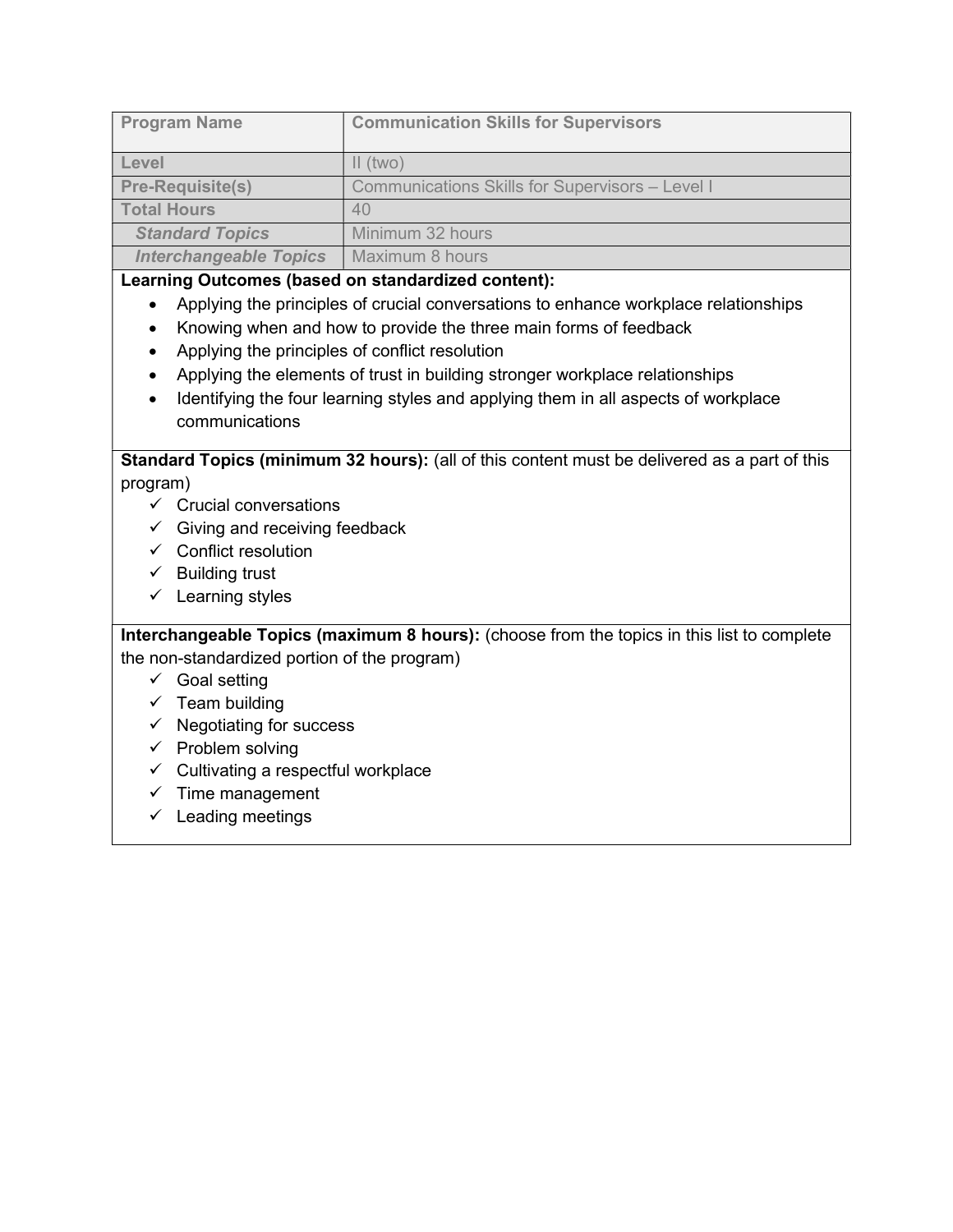| <b>Program Name</b>     | <b>Customer Service Excellence in a Multigenerational</b><br><b>Marketplace</b> |
|-------------------------|---------------------------------------------------------------------------------|
| Level                   | N/A                                                                             |
| <b>Pre-Requisite(s)</b> | N/A                                                                             |
| <b>Total Hours</b>      | 40                                                                              |

- Identifying customer service standards for great service
- Applying best practices for evaluating customer service
- Developing strategies for communicating with customers
- Identifying and navigating "moments of truth"
- Managing difficult customer situations
- Continuous improvement strategies for customer service across the generations

- $\checkmark$  The customer profile
- $\checkmark$  Customer service models
- $\checkmark$  Building a superior customer service culture
- $\checkmark$  The RATER model
- $\checkmark$  Setting, managing and exceeding customer expectations
- $\checkmark$  Service standards and evaluations
- $\checkmark$  Trust and the customer service relationship
- $\checkmark$  Effective listening skills for customer service
- $\checkmark$  Email techniques for customer service
- $\checkmark$  The seven types of challenging customers
- $\checkmark$  The role of professionalism in customer service
- $\checkmark$  Phrases to use and to avoid
- $\checkmark$  Navigating difficult customer situations
- $\checkmark$  Reducing customer turnover
- $\checkmark$  How different generations prefer to be served as customers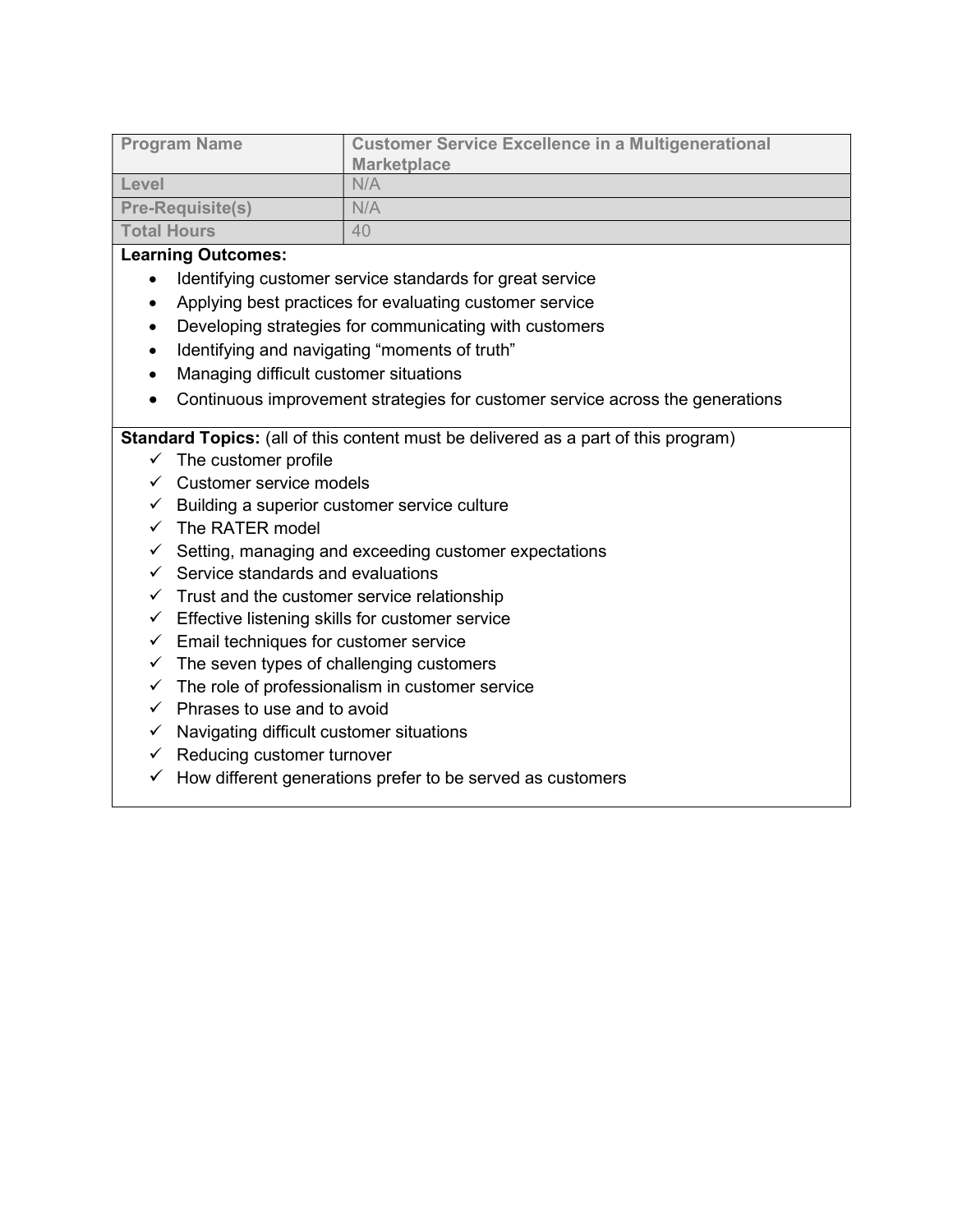| <b>Program Name</b>     | <b>Excel</b> |
|-------------------------|--------------|
| Level                   | rone)        |
| <b>Pre-Requisite(s)</b> | N/A          |
| <b>Total Hours</b>      | 40           |

- Exploring the screen, standard toolbar and ribbon tools
- Creating templates
- Customizing using editing tools
- Copying and pasting options
- Applying autofill

Standard Topics: (all of this content must be delivered as a part of this program)

- $\checkmark$  Building and using spreadsheets
- $\checkmark$  Creating and using formulas
- $\checkmark$  Formatting and printing data
- $\checkmark$  Charting and graphing

## Mandatory Core Concepts

- $\checkmark$  Formulas sum, min, max, average, autosum, cell reference, absolute reference, general calculations, and formulas between sheets
- $\checkmark$  Formatting date, accounting, numbers, currency, and percentages
- $\checkmark$  Printing single sheet, portion of sheet, all sheets, fit to page, page break preview, and lock headings at top of printouts on multiple sheets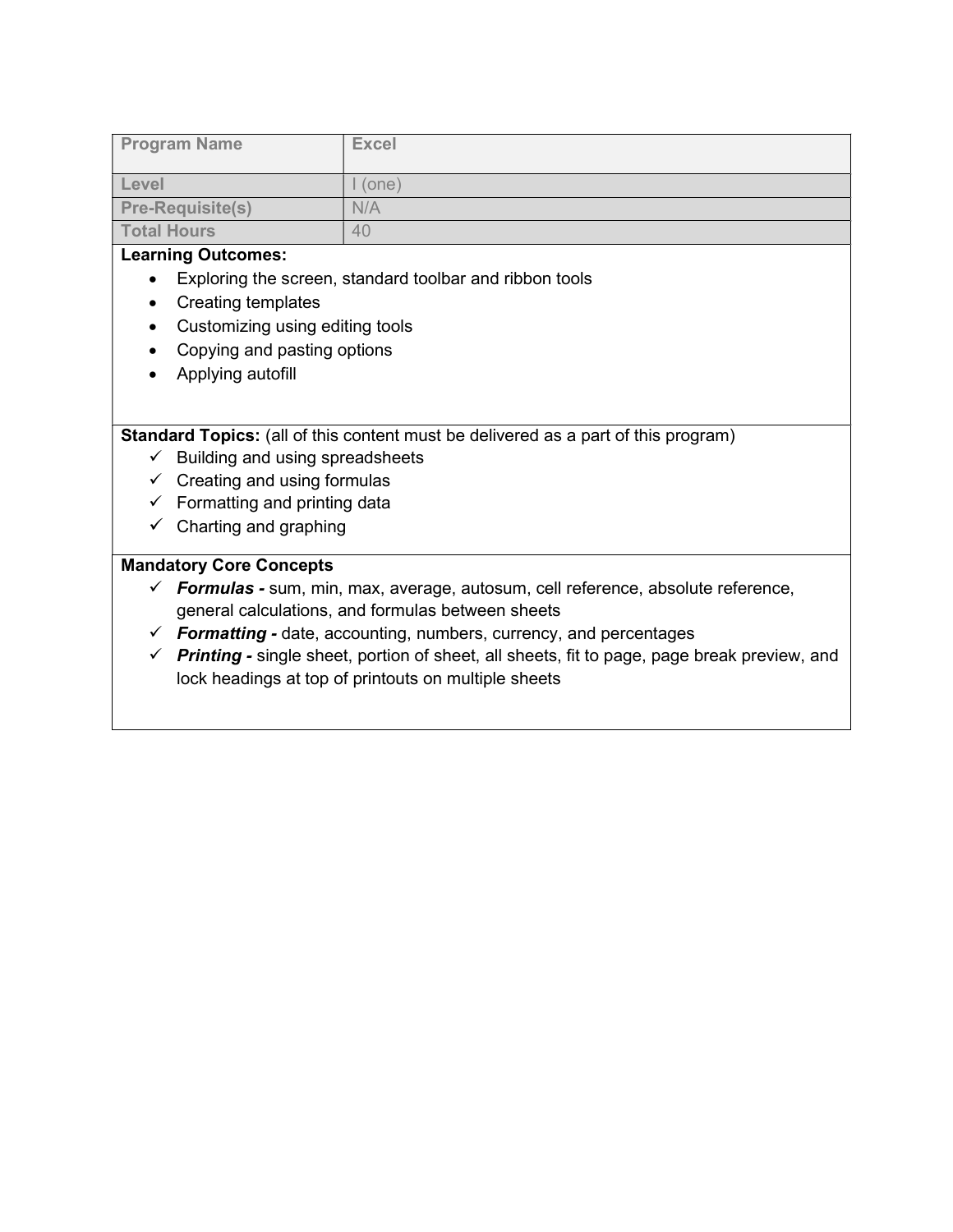| <b>Program Name</b>     | <b>Excel</b>    |
|-------------------------|-----------------|
| Level                   | $II$ (two)      |
| <b>Pre-Requisite(s)</b> | Excel - Level I |
| <b>Total Hours</b>      | 40              |

- Advancing charting
- Working with and customizing functions (Fx)
- Applying If statements basic and complex
- Sorting, filtering, and manipulating data
- Creating and modifying databases
- Working with pivot-tables and charts
- Creating macros

Standard Topics: (all of this content must be delivered as a part of this program)

- $\checkmark$  Data analysis and reporting
- $\checkmark$  Linking and embedding for reporting
- $\checkmark$  Integration and dataflow

## Mandatory Core Concepts

- $\checkmark$  Formulas Vlookups, absolute cells, and custom formulas such MMMM/DD/YYYY
- $\checkmark$  Macros record a macro, assign a macro to keystroke, and assign a macro to a button on the toolbar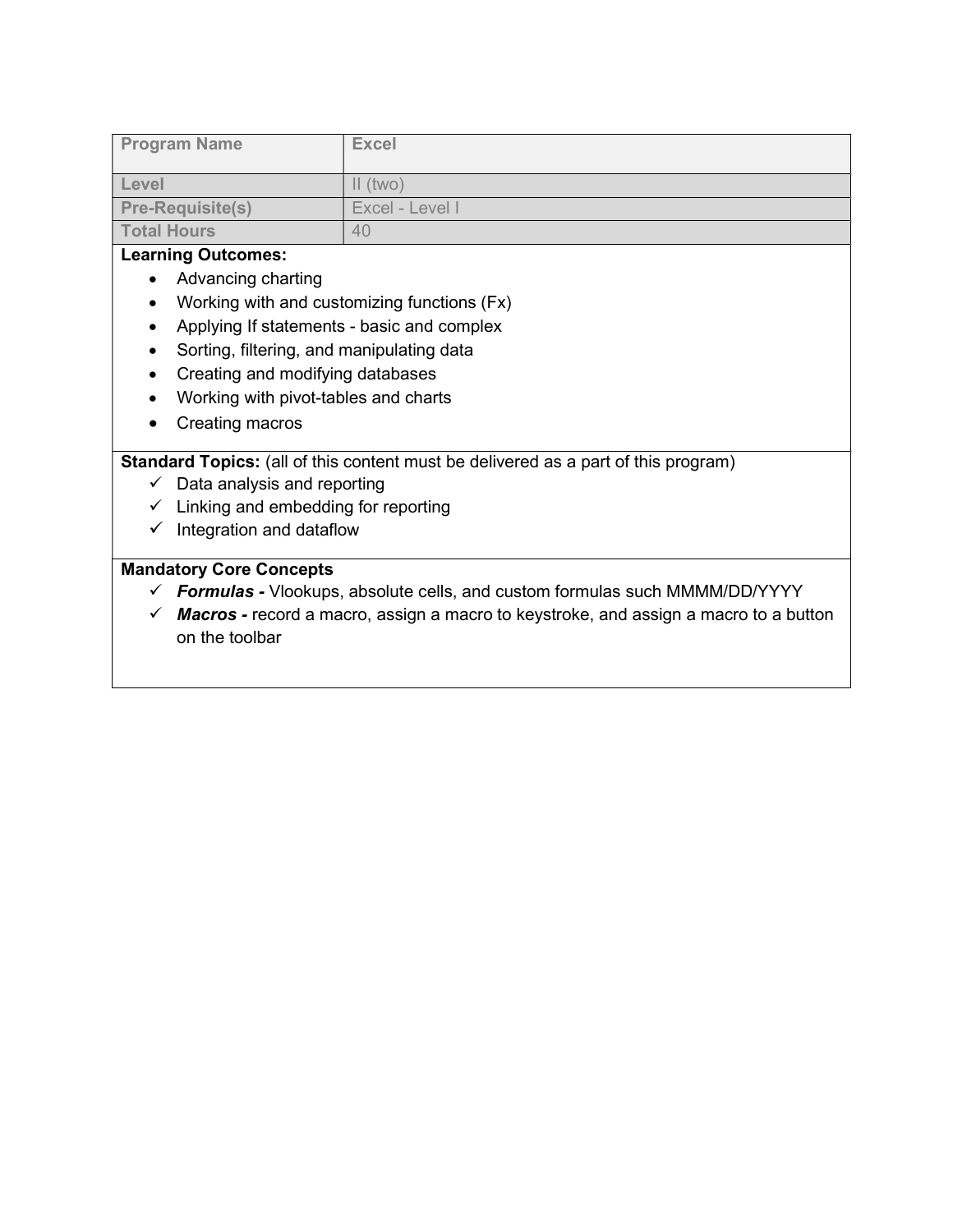| <b>Program Name</b>     | <b>Financial Fundamentals</b> |
|-------------------------|-------------------------------|
| Level                   | (one)                         |
| <b>Pre-Requisite(s)</b> | N/A                           |
| <b>Total Hours</b>      | 40                            |

- Understanding accounting definitions
- Identifying financial tools deposit book, sales invoices, payment devices, online storage, log book, and online payroll calculator
- Knowing the role of the auditor and audit proofing
- Understanding the financial organization controlling, protecting, organizing paper flow, and storage
- Identifying the components of basic bookkeeping debits, credits, journal entries, and different options for accounting systems
- Reading, preparing and improving basic financial statements income statement, trial balance, and balance sheet
- Completing government reporting requirements and process of completing
- Understanding various tax issues and the process of filing taxes
- Understanding computerization options Sage 50, QuickBooks, and mobile applications
- Pricing products and services
- Budgeting A-Z personal requirements, budget for business, and excel spreadsheet introduction (prepared manually)
- Completing a cash flow projection
- Analyzing financial data liquidity, solvency, turnovers and comparison to industry standards
- Reviewing all concepts of accounting activity

- $\checkmark$  Bookkeeping fundamentals
- $\checkmark$  Understanding financial statements
- $\checkmark$  Developing budgets and cash flow projections
- $\checkmark$  Government reporting requirements
- $\checkmark$  Tax compliance
- $\checkmark$  Pricing products
- $\checkmark$  Basic financial analysis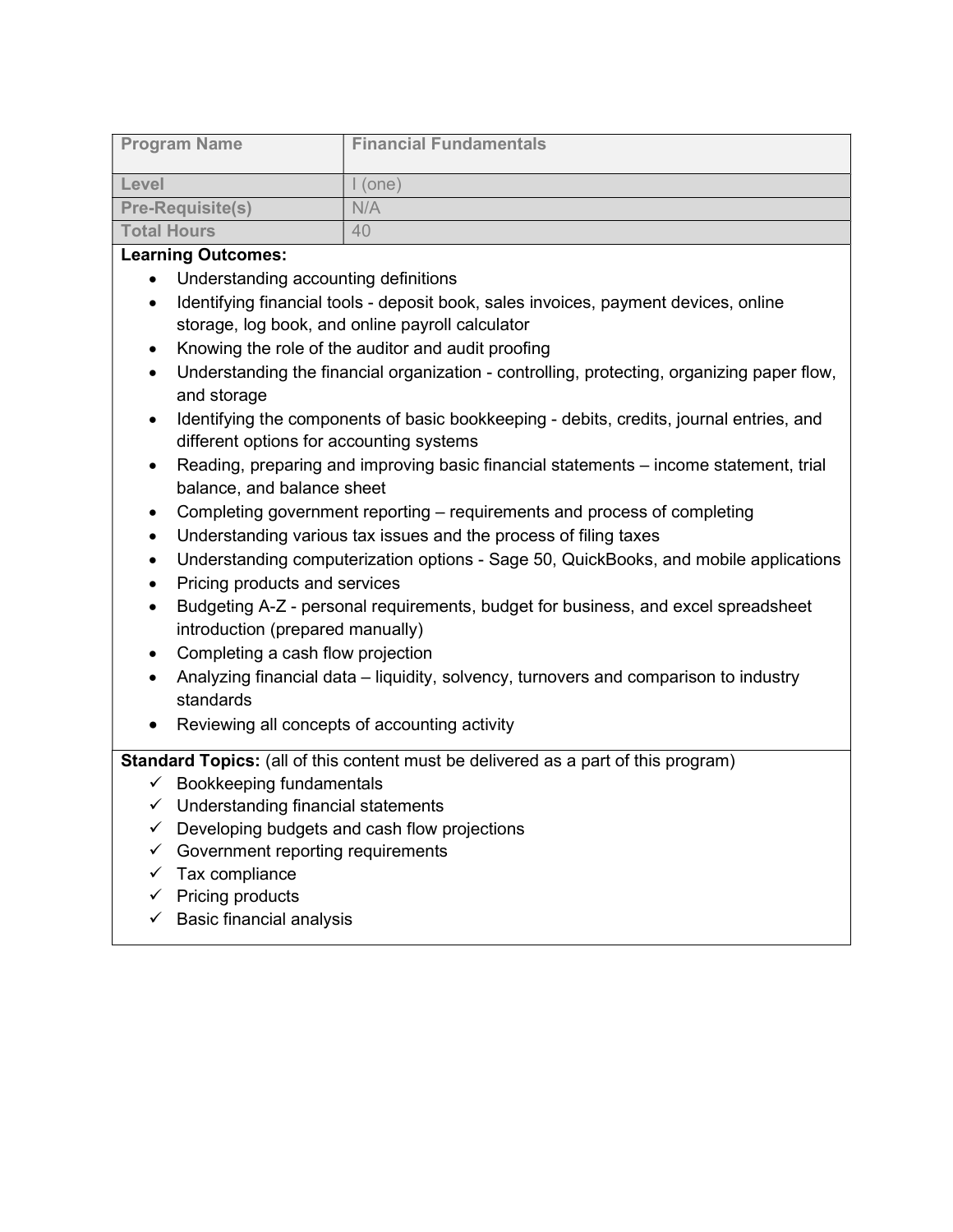| <b>Program Name</b>     | <b>Financial Fundamentals</b>         |
|-------------------------|---------------------------------------|
| Level                   | $\parallel$ (two)                     |
| <b>Pre-Requisite(s)</b> | <b>Financial Fundamentals Level I</b> |
| <b>Total Hours</b>      | 40                                    |

- Knowing the forms of business process, pros, cons, risks, and costs of sole proprietorship, partnership, and incorporation
- Creating and analyzing the balance sheet in-depth examination, components, breakdown of assets, liabilities, shareholders' equity, and owner's equity
- Completing accounting for assets lease, buy, account for, dispose, and depreciate
- Conducting financial planning planning and budgets
- Creating cash flow projections and making related decisions projected and making decisions based on cash flow outcomes
- Setting up and managing cash flow processes
- Preparing for lenders when applying for financing
- Setting up inventory what it is, methods of recording, control, waste, obsolete, and short
- Planning for succession why you want a plan, when you start, and what it consists of
- Completing a case study pulling together concepts from the previous nine weeks

- $\checkmark$  Business structures
- $\checkmark$  Balance sheet recognition of the components
- $\checkmark$  Assets accounting for assets
- $\checkmark$  Capital purchases and disposals when, how, and why
- $\checkmark$  Budgets as a planning tool
- $\checkmark$  Cash flow as a planning tool
- $\checkmark$  Petty cash
- $\checkmark$  Preparing for lenders
- $\checkmark$  Inventory accounting and management
- $\checkmark$  Succession planning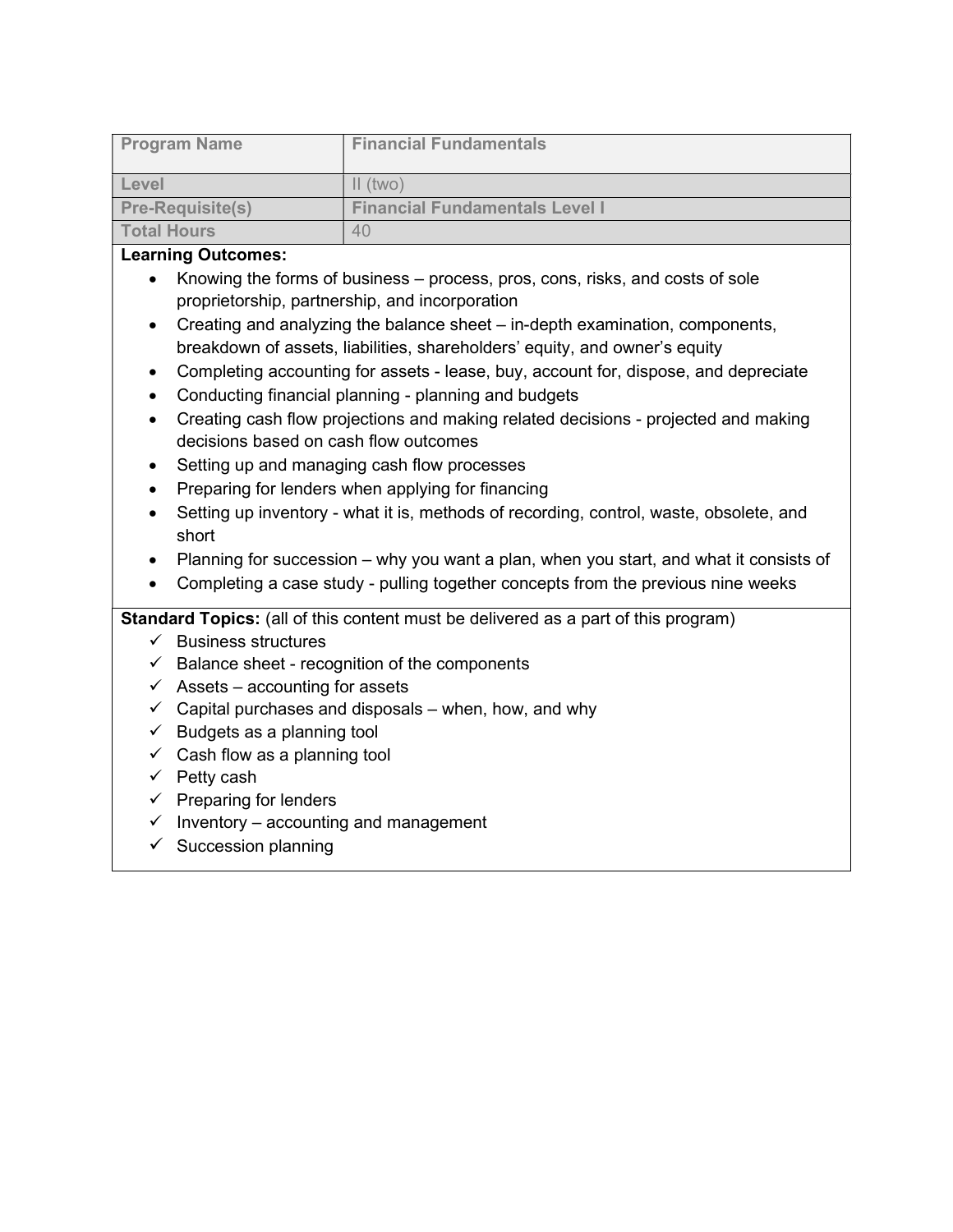| <b>Program Name</b>     | <b>HR Essentials</b> |
|-------------------------|----------------------|
| Level                   | N/A                  |
| <b>Pre-Requisite(s)</b> | N/A                  |
| <b>Total Hours</b>      | 40                   |

- Identifying HR needs
- Developing an organizational chart
- Creating a job analysis and job descriptions
- Developing recruitment strategy
- Designing job postings
- Developing the interview and selection processes
- Designing performance management system goals, appraisals, discipline, termination, and exit interviews
- Creating and designing personnel files
- Developing employee policies & procedures
- Identifying training practices
- Creating an employee-friendly work cultures
- Leading and managing staff meetings
- Designing a succession plan

- $\checkmark$  Building a staffing strategy
- $\checkmark$  Job analysis and job descriptions
- $\checkmark$  The hiring process
- $\checkmark$  Performance management
- $\checkmark$  Human resources best practices
- $\checkmark$  Succession planning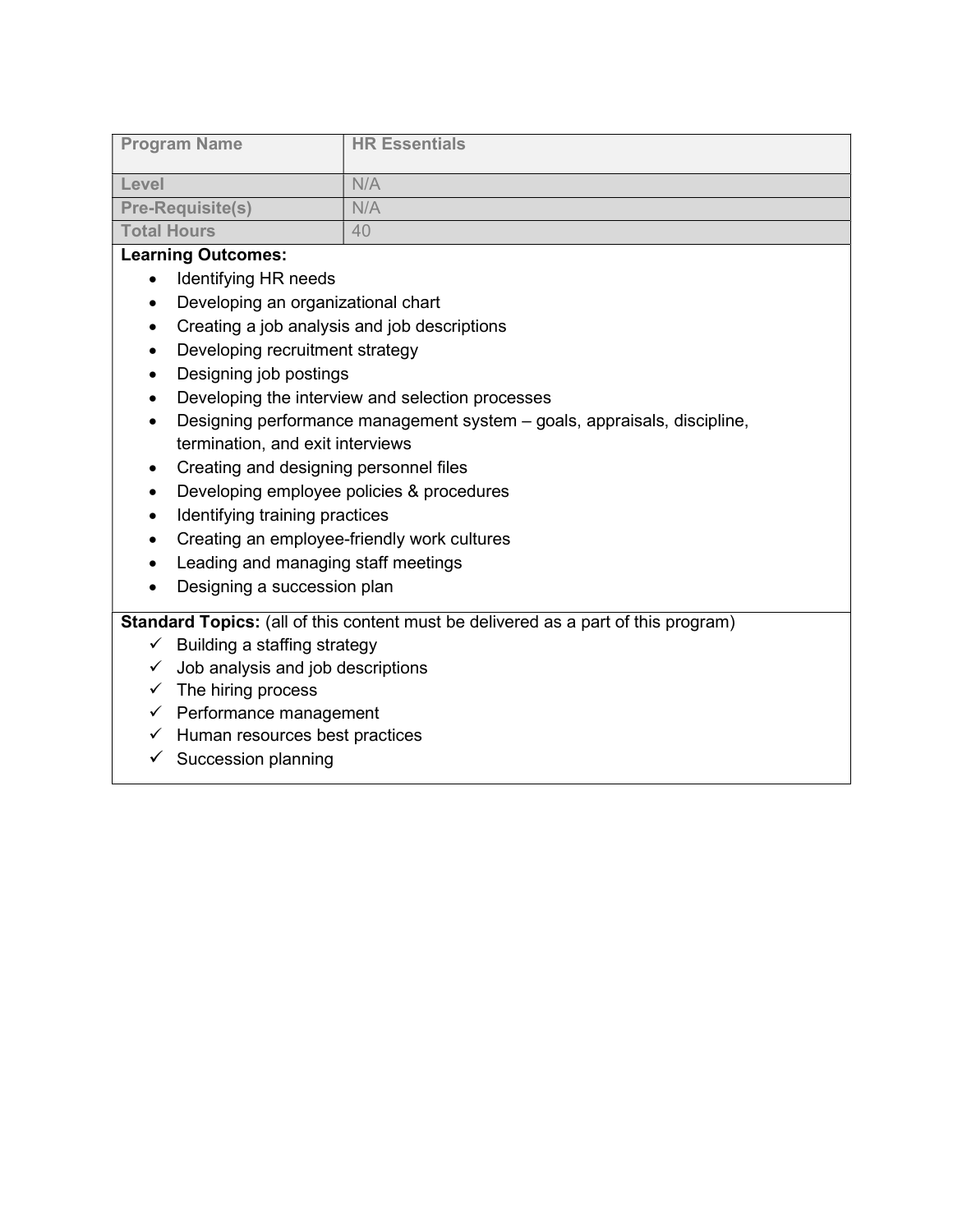| <b>Program Name</b>     | <b>Marketing for Business</b> |
|-------------------------|-------------------------------|
| Level                   | N/A                           |
| <b>Pre-Requisite(s)</b> | N/A                           |
| <b>Total Hours</b>      | 40                            |

- Defining and identifying core components of the marketing strategy
- Identifying the USP (unique selling proposition)
- Creating a positioning statement
- Developing target markets (a.k.a. customer avatars)
- Creating the value proposition
- Developing marketing objectives
- Gathering and analyzing data using the four main primary research methods
- Developing profitable pricing strategies for each product in the product line
- Identifying components of a promotional campaign
- Defining the sales cycle
- Identifying probing sales questions
- Overcoming objections
- Identifying strategies for confirming the sale
- Defining relationship marketing
- Comparing and contrasting relationship marketing strategies
- Identifying components of a digital marketing strategy
- Comparing and contrasting social media platforms
- Creating a promotional campaign
- Determining the marketing budget

- $\checkmark$  Developing a strategic marketing strategy
- $\checkmark$  Conducting market research
- $\checkmark$  Customer relationship management
- $\checkmark$  Product pricing
- $\checkmark$  Pricing strategies
- $\checkmark$  Sales techniques
- $\checkmark$  Relationship marketing
- $\checkmark$  Promotional strategies
- $\checkmark$  Digital marketing strategies
- $\checkmark$  Creative campaigns
- $\checkmark$  Marketing budget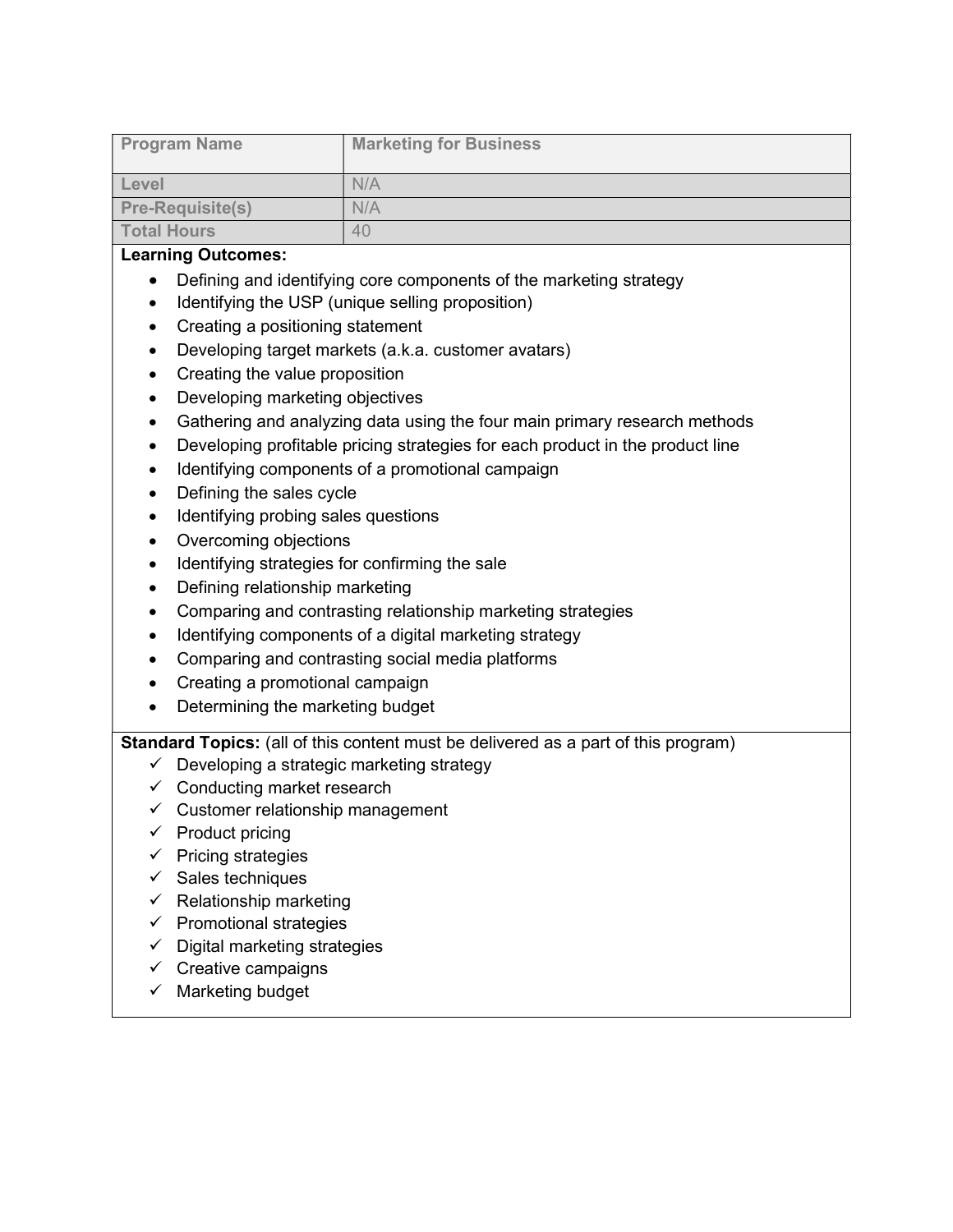| <b>Program Name</b>     | <b>Performance Management</b> |
|-------------------------|-------------------------------|
| Level                   | N/A                           |
| <b>Pre-Requisite(s)</b> | N/A                           |
| <b>Total Hours</b>      | 40                            |

- Identifying the core components of performance management
- Identifying learning styles and how they impact performance
- Developing SMART performance goals
- Working with performance logs to record employee performance
- Designing performance appraisals tools
- Identifying the steps in progressive discipline
- Creating and implementing an onboarding process for new employees
- Conducting stay interviews
- Managing various performance issues in the workplace
- Developing employee policies & procedures

- $\checkmark$  Model for performance management
- $\checkmark$  Learning styles
- $\checkmark$  Setting performance goals
- $\checkmark$  Performance logs
- $\checkmark$  Performance appraisal tools
- $\checkmark$  Progressive discipline
- $\checkmark$  Onboarding
- $\checkmark$  Stay interviews
- $\checkmark$  Managing performance issues
- $\checkmark$  Employee policies and procedures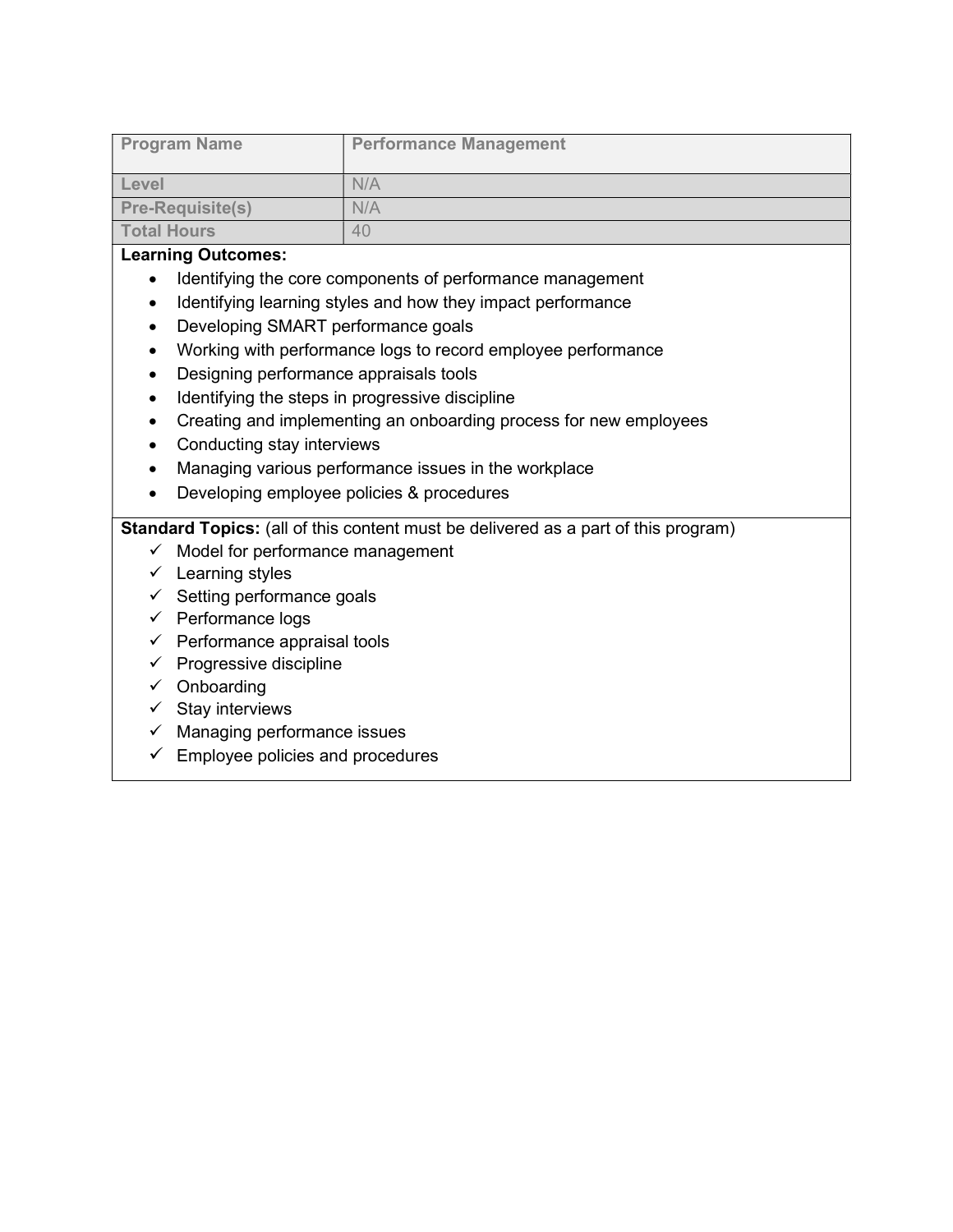| <b>Program Name</b>     | <b>Professional Sales</b> |
|-------------------------|---------------------------|
| Level                   | N/A                       |
| <b>Pre-Requisite(s)</b> | N/A                       |
| <b>Total Hours</b>      | 40                        |

- Understanding the key components of the sales cycle
- Developing sales approaches based on needs-features-benefits
- Applying probing questions
- Anticipating and overcoming objections
- Strategies for confirming the sale
- Identifying customer avatar(s)
- Developing a professional sales pitch
- Customer relationship marketing
- The sales mindset

- $\checkmark$  The sales cycle
- $\checkmark$  Selling based on needs-features-benefits
- $\checkmark$  Applying probing questions
- $\checkmark$  Anticipating and overcoming objections
- $\checkmark$  Strategies for confirming the sale
- $\checkmark$  Identifying customer avatar(s)
- $\checkmark$  Developing a professional sales pitch
- $\checkmark$  Customer relationship marketing
- $\checkmark$  The sales mindset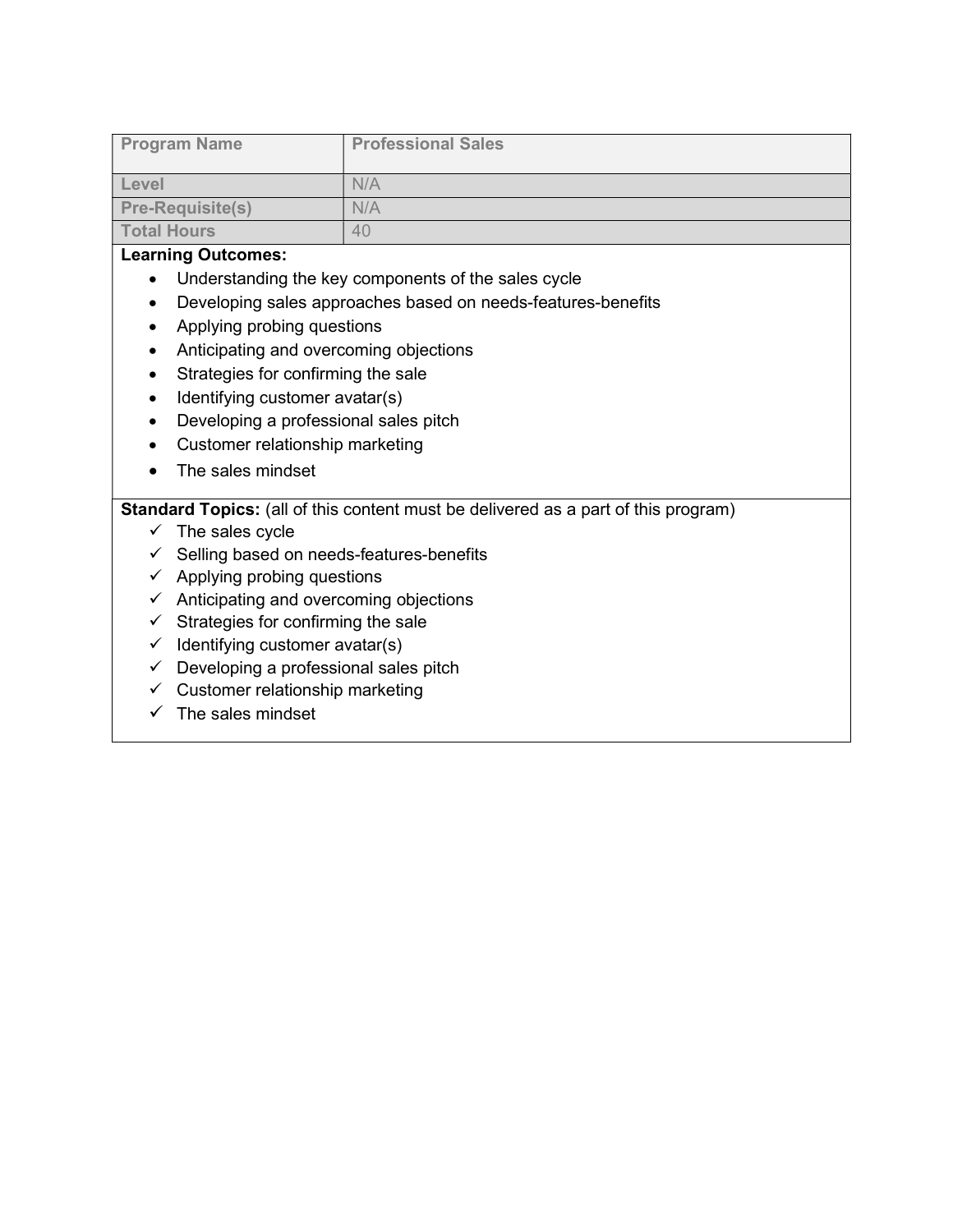| <b>Program Name</b>     | <b>SAGE Accounting</b> |
|-------------------------|------------------------|
| Level                   | (one)                  |
| <b>Pre-Requisite(s)</b> | N/A                    |
| <b>Total Hours</b>      | 40                     |

- Reviewing financial foundation concepts (financial statements, receipts, invoices, bookkeeping basics)
- Setting up a company
- Setting up accounts receivable, customer invoices, and receipts
- Setting up accounts payable, purchase invoices and receipts
- Adding an employee, paying an employee, and applying the various payroll features
- Completing a bank reconciliation
- Completing year-end procedures
- Creating and entering adjusting entries in SAGE

- $\checkmark$  Financial foundation concepts
- $\checkmark$  Setting up a company in SAGE
- $\checkmark$  Entering invoices and purchases in SAGE
- $\checkmark$  Completing a payroll
- $\checkmark$  Year-end procedures and financial statements
- $\checkmark$  Completing a bank reconciliation
- $\checkmark$  Adjusting entries and correcting errors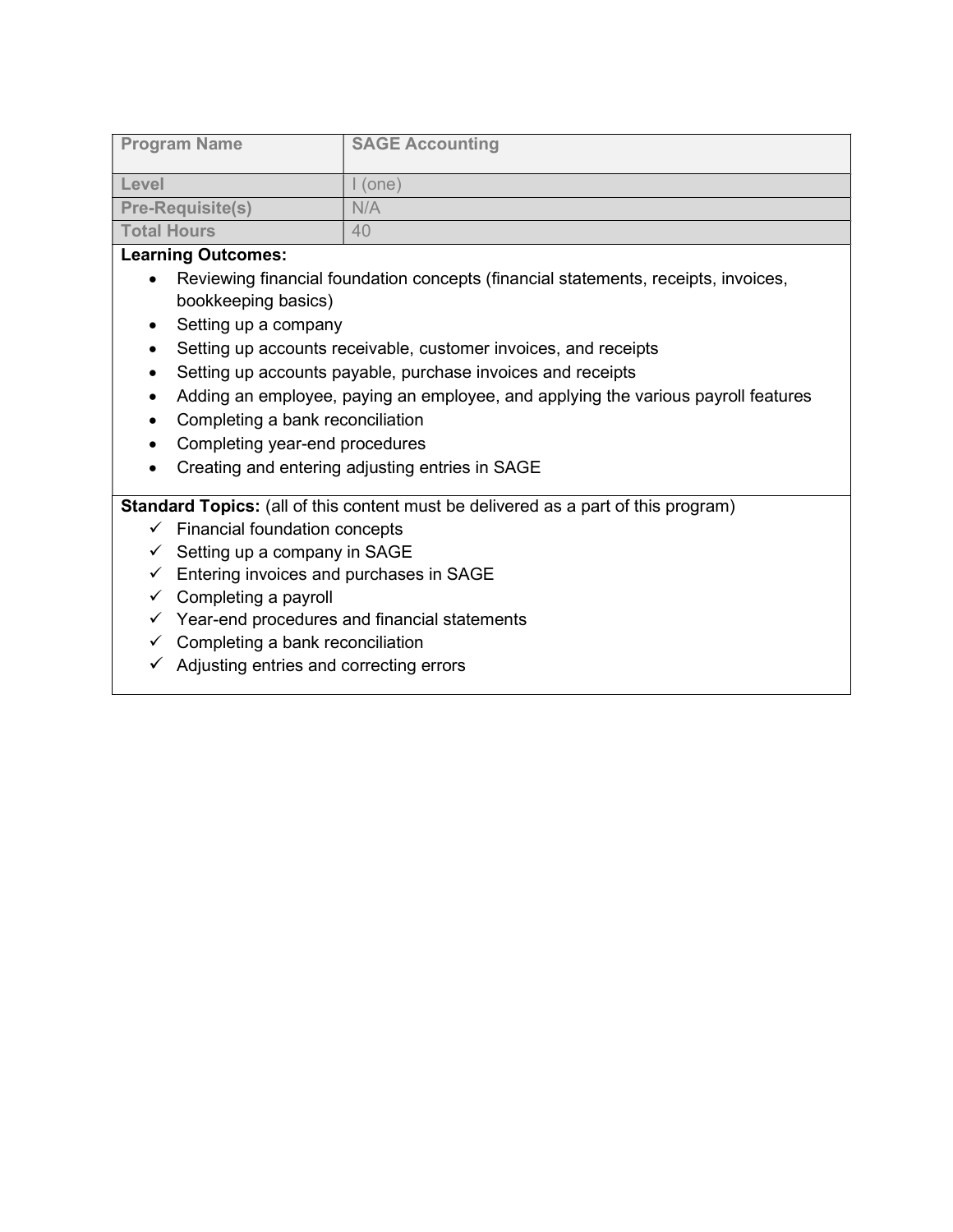| <b>Program Name</b>     | <b>SAGE Accounting</b>           |
|-------------------------|----------------------------------|
|                         |                                  |
| Level                   | $\parallel$ (two)                |
| <b>Pre-Requisite(s)</b> | <b>SAGE Accounting - Level I</b> |
| <b>Total Hours</b>      | 40                               |

- Reviewing financial foundation concepts (financial statements, receipts, invoices, bookkeeping basics)
- Customizing the configuration of each module: company, receivables, payables, payroll, inventory
- Understanding tax codes changing taxes and customizing codes
- Managing inventory setup, adding items, combining items, adjusting items
- Processing journals entries involving inventory items
- Managing payroll journal entries and reporting
- Creating financial statements columns, hidden items, dates, and other features
- Completing government reporting location, forms, print options

- $\checkmark$  Review of financial foundation concepts
- $\checkmark$  Configuration of modules
- $\checkmark$  Tax codes
- $\checkmark$  Inventory setup
- $\checkmark$  Adding and modifying inventory
- $\checkmark$  Payroll
- $\checkmark$  Financial statement modification
- $\checkmark$  Government forms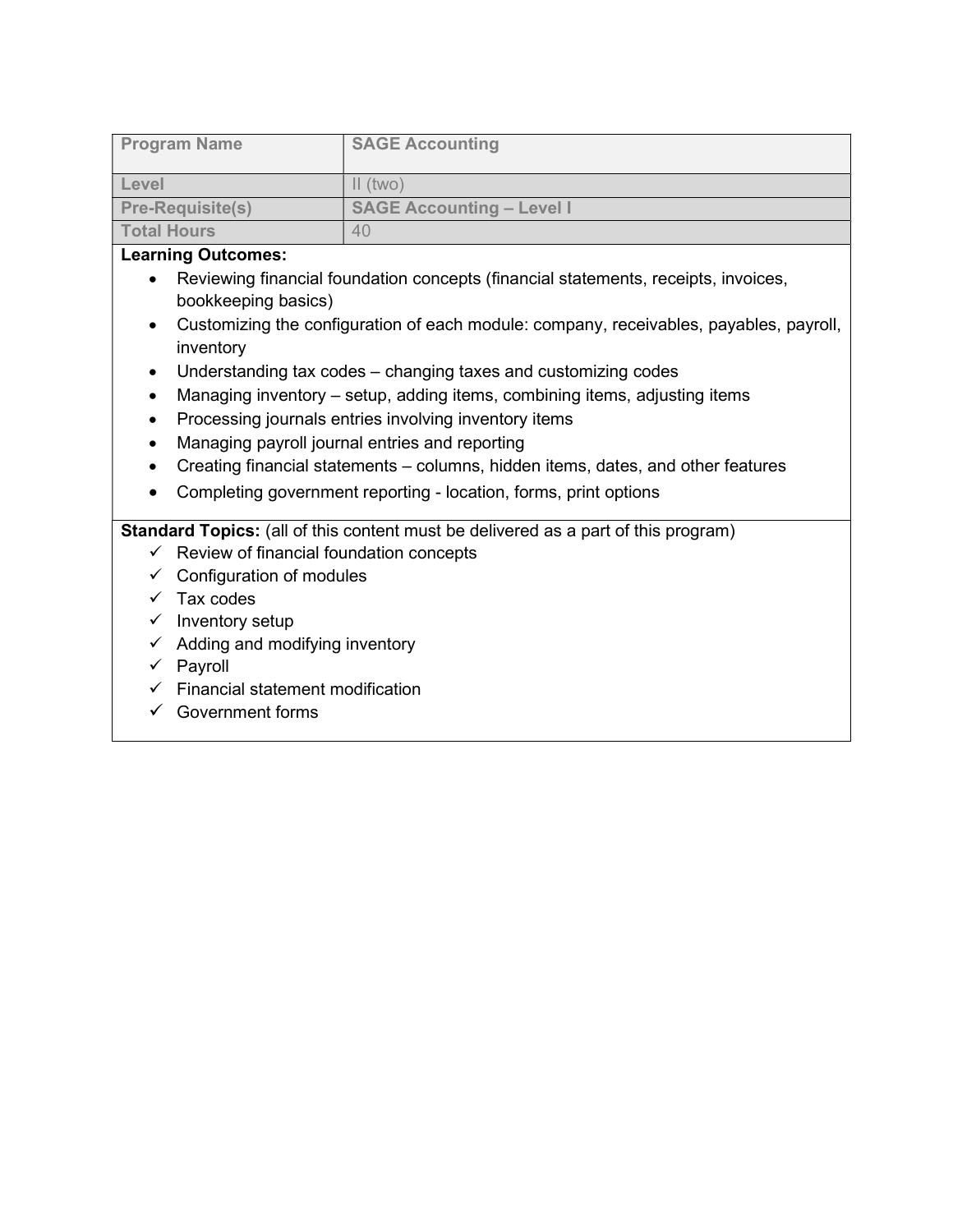| <b>Program Name</b>     | <b>Social Media for Business</b> |
|-------------------------|----------------------------------|
| Level                   | (one)                            |
| <b>Pre-Requisite(s)</b> | N/A                              |
| <b>Total Hours</b>      | 40                               |

- Identifying the five types of business posts (inspiration, advertising, internal, external, and shared success)
- Creating a Twitter account
- Developing a Twitter strategy
- Creating a LinkedIn account
- Developing a LinkedIn strategy
- Creating a Google+ account
- Developing a Google+ strategy
- Creating an Instagram account \*\* (covered if time permits)
- Developing an Instagram strategy \*\* (covered if time permits)
- Creating a Pinterest account \*\* (covered if time permits)
- Developing a Pinterest strategy \*\* (covered if time permits)
- Setting up a social media manager (Buffer, Postcron, Hootsuite)

- $\checkmark$  Marketing and promoting your business effectively on Facebook
- $\checkmark$  Reducing time spent on social media
- $\checkmark$  Identifying Facebook foundations
- $\checkmark$  Uploading up the profile picture
- $\checkmark$  Uploading the background picture
- $\checkmark$  Creating the background setting (controlling the privacy and business setting needed to help google find you)
- $\checkmark$  Creating an action for clients and customers using the Call to Action button
- $\checkmark$  Accessing and analyzing insights
- $\checkmark$  Creating and evaluating statistics and setting benchmarks and goals
- $\checkmark$  Establishing security protocols